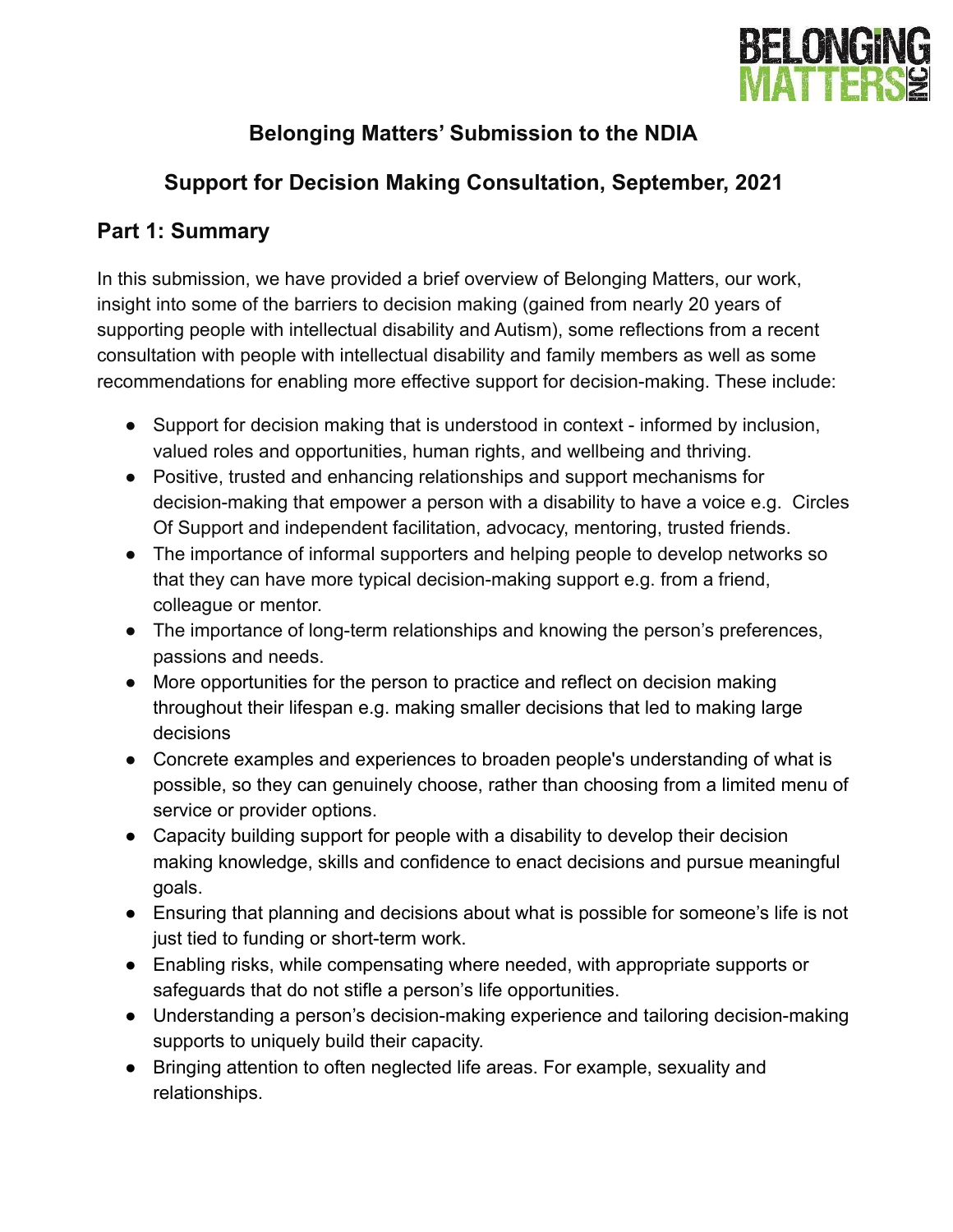

- Support for decision making capacity building, coaching and mentoring for families and informal supporters of people with a disability.
- Reform and capacity building around the role of nominees.

## **Part 2: About Belonging Matters**

Belonging Matters is a not-for-profit capacity enhancing service that provides education, resources, mentoring and advice about social inclusion and belonging. It was developed in 2003 by people with disabilities and families who have a passion for social inclusion! We are people friendly and value driven.

#### **Supports we provide**

Belonging Matters undertakes a range of activities and produces a range of resources that aim to inspire and build the knowledge and skills of people predominantly with intellectual disability and Autism, their families and allies to enable people with a disability to have opportunities and pathways typical of other citizens in the community - lives that are personally fulfilling, unique, socially inclusive and empowering.

We also provide personalised mentoring to enable people to create a vision for a good life in the community and plan for what might be needed to make it a reality. We are available to people over the long term as life changes, but by building the capacity of people themselves, this becomes less frequent.

Belonging Matters also invests in the leadership of people with a disability to mentor others and share their story. This is often a key to others creating change as they can see it can be done.

#### **What informs our work with people with a disability and families**

Our work is informed by the lived experience of people with a disability and families through our board membership, feedback mechanisms and Belonging Matters Advisory Council and consultation work. The work of Belonging Matters has been informed by many leaders both nationally and internationally. Our organisation is a member of the National Alliance of Capacity Building Organisations (NACBO). At its foundation, Belonging Matters is guided by Social Role Valorisation (SRV). This informs us about why and how people are marginalised in society and what means we can use to address devaluation and marginalisation. A key means is through affording people with a disability access to the same opportunities and valued roles as everyone such as a home of their own and paid employment.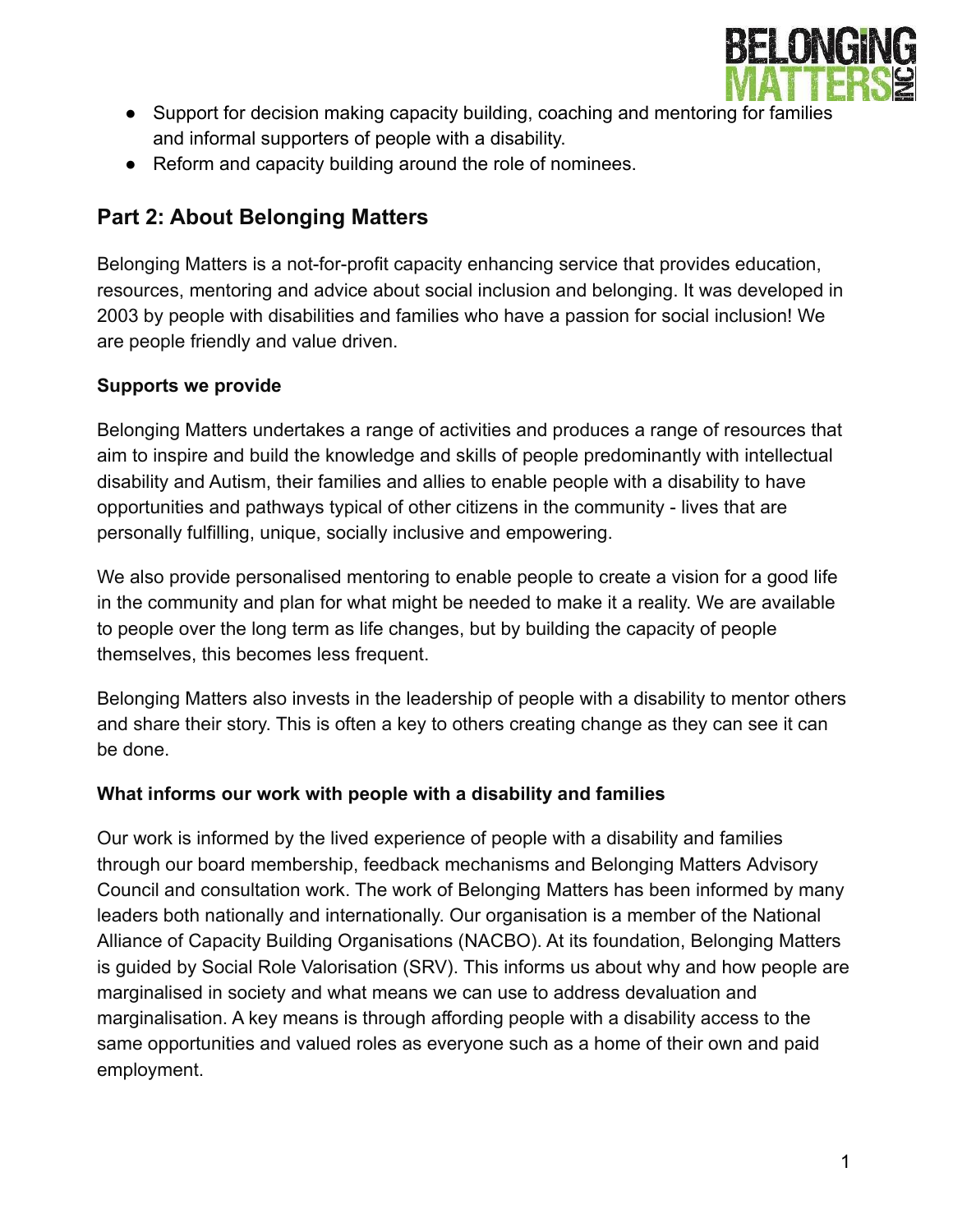

## **Contact**

This submission was written by Rebecca Feldman, Individualised Living Options Mentor, Belonging Matters.

For questions related to this submission please email Belonging Matters' CEO Deb Rouget [deb.rouget@belongingmatters.org](mailto:deb.rouget@belongingmatters.org)

## **Part 3: Legislation**

People's right to make their own decisions and experience the control over their own lives is outlined in legislation and policy, including the:

- United Nations Convention on the Rights of Persons with Disabilities (UNCRPD) Including principles such as:
	- o Individual autonomy including the freedom to make one's own choices.
	- o Respect for difference.
	- o Non-discrimination.
	- o Full and effective participation and inclusion in society.
	- o Respect for evolving capacities.
	- o Equality of opportunity. (Ramcharan, et al. 2013)
- NDIS Rules 2018 (Provider Registration and Practice Standards) which state "Each participant is supported by the provider to make informed choices, exercise control and maximise their independence in relation to the supports provided." (NDIS 2018, cited in National Disability Services 2019)

## **Part 4: Some reflections on barriers to decision making**

The material below is drawn from our experiences and a consultation with Belonging Matters' staff and a small number of people with a disability and family members who were able to contribute to our submission.

Barriers experienced by people with a disability in relation to their decision-making can be many, just a few of these might include:

- Gate-keeping and 'best interest' decisions by professionals.
- Pathologising people's attempts to communicate and make decisions.
- Poor practice, tokenistic or 'cynical' decision-making support.
- The costs of chronic disempowerment; people giving up on voicing their preferences and passions for life.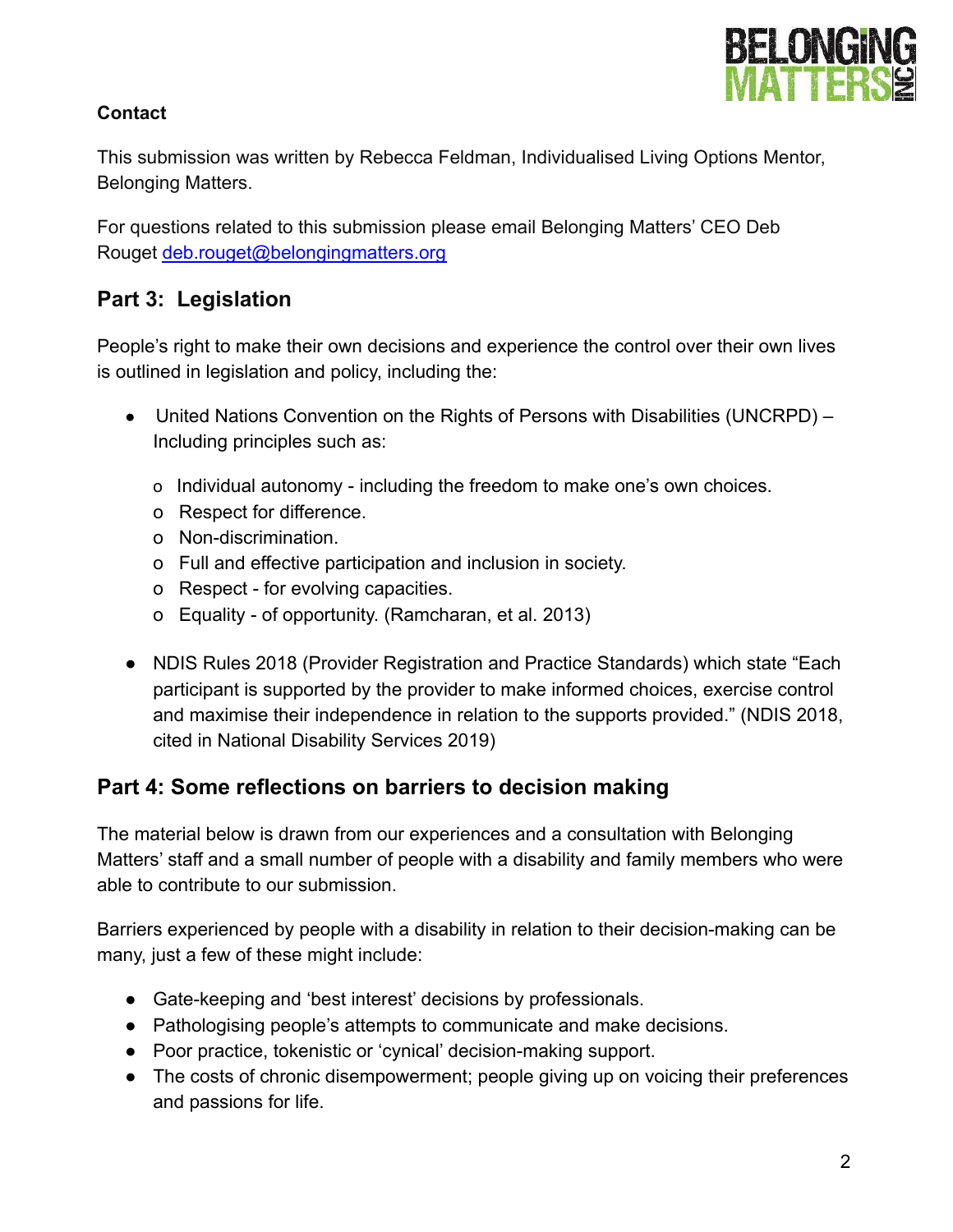

#### **Gate-keeping and 'best interests' decisions by professionals**

Often professionals will make decisions based on the perceived 'best interests' of the person. This can include people's choices and options being ignored or 'shut down' by professionals around them. This can be due to stereotypical assumptions about what people with a disability can and can't do, lack of vision, time, energy knowledge or commitment to alternatives.

Recently an advocate engaged Belonging Matters in regard to a man with intellectual disability who was very keen to move into his own home away from a group home. The staff of the group home were adamantly opposed to this idea and enlisted the opinion of a GP, who determined that the person was not suited to a living option outside of congregate care, without even having a conversation about individualised supported living.

*"The doctor doesn't have experience around how moving out of home can work....it's all medical model thinking… one reason put forward was you can't get health care in your own home, you can only get it in a group home."*

This is not to say that there is not a role for some professional opinions in the lives of all of us, however, for people with a disability these opinions can almost become like a law, governing the whole extent of what is seen as possible for the person and their whole life.

*"I really agree about just the sheer, just how dominating some services can be, they have clear conflict of interests, as well making decisions supposedly in the best interests of a person…we were basically told that my brother would end up in a group by almost every service provider, It really just took kind of seeing alternative models like proposed by Belonging Matters. And then, one of his family members, me, just advocating and advocating and pushing back against this dominant best interest approach that they sort of pretend is neutral and comes from a place of professional, you know, evaluation, but is actually just an opinion that's really just based in in very negative messages about people with disabilities.*

#### **Pathologising peoples' attempts to communicate and make decisions**

While good positive behavior support practice understands all behavior as a means to communicate, there is still a tendency for the self expression of people with a disability to be dismissed or pathologised, when this is in fact a communication about a preference.

*"So, someone who might be labelled as non-compliant or who has a 'behavior of concern', is actually trying to tell us something."*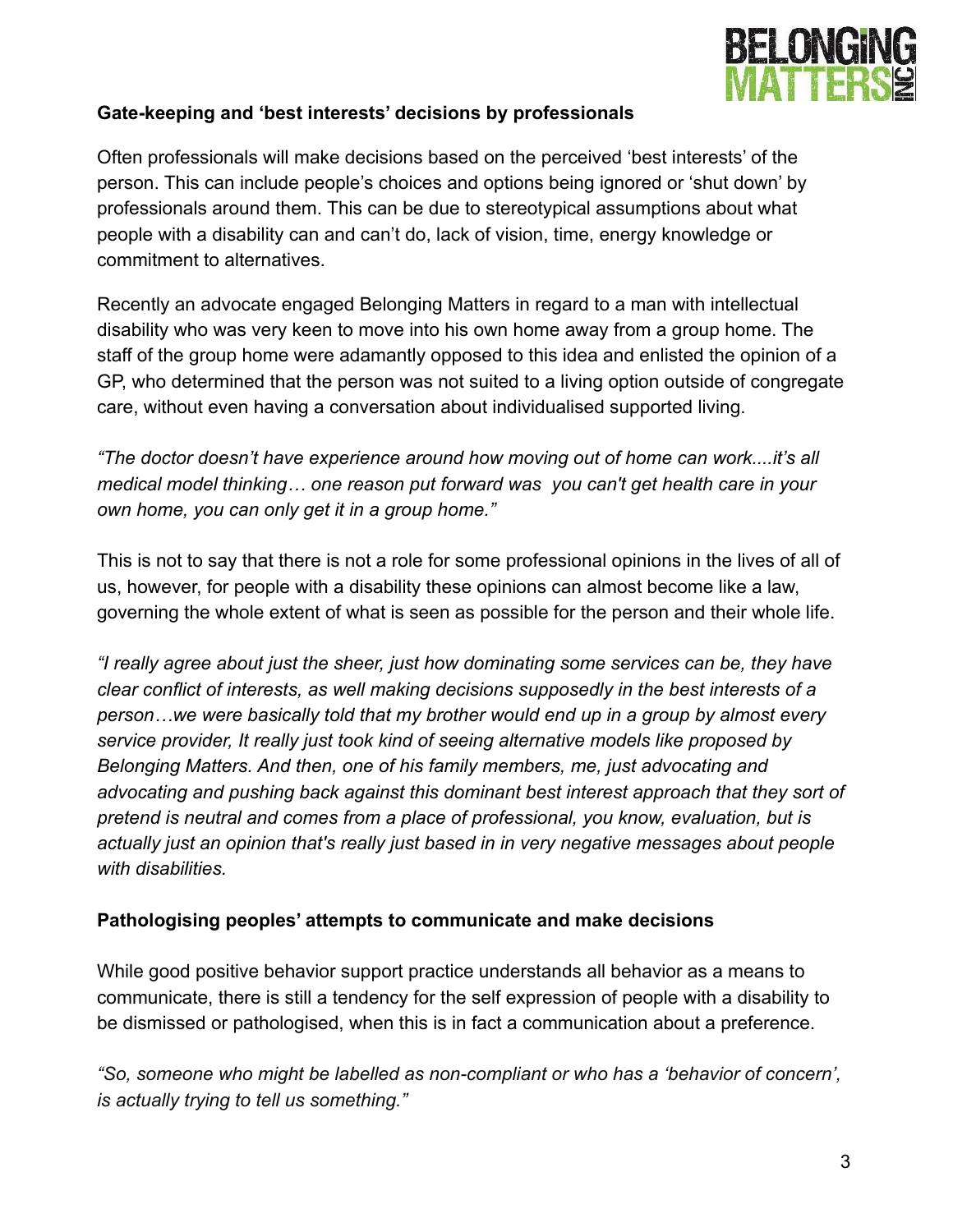

*"So, then people just sort of succumb, don't they, they become, they just give in to the system."*

*"It wasn't until I got a bit mad"* (that people started listening to me.)

#### **Poor practice or 'cynical' decision-making support.**

There are costs to people with a disability when decision making is practiced poorly, or as one family member described as 'cynically'. "Choice" is often used as an excuse for inaction or genuinely assisting a person to explore their options, try various options and then make an informed decision.

*"A service might say well that's support for decision making because ultimately we're respecting what they want. You know they want to stay inside all day and just watch telly, that's what they want to do, and so therefore we're supporting someone to make that decision. Well, how many good choices have they been offered you know? Are they aware of alternatives?"*

### **The costs of chronic disempowerment and lack of typical or valued choices; people giving up on voicing their preferences and passions for life.**

Many people with an intellectual disability are given a menu of segregated options to choose from that are not options available to other citizens. When leaving school, one person commented on his experiences and how he gave into the system.

*"I went to my supported employment, all we did was hammer nails and we got paid \$1.50 a day..and it was boring. Then I left and went to an adult day activity centre, but that was repetitious."*

*"So I kind of thought, this is the option I've got. So, Yeah, I just have to make the best of it."*

In their guide to supported decision making, National Disability Services (2019) states that "*Having the right to make decisions is not the same as being able to make them."* (p10). Some people with a disability will need support, often specific and tailored, to be able to make the most of their skills and abilities to make and/or participate in decisions.

A number of 'ingredients' might be used to support the decision-making capacity of people with a disability. Some are explored below.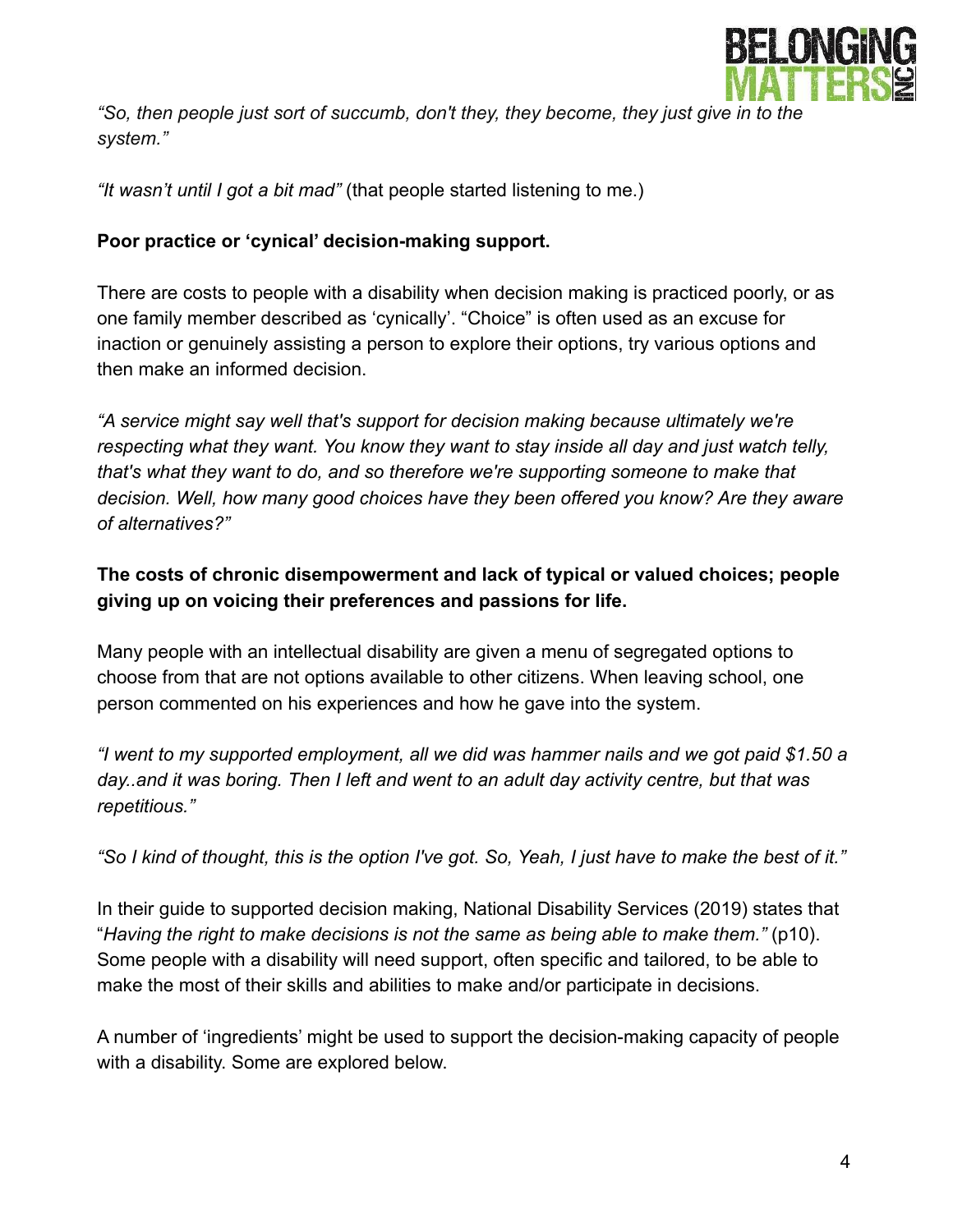

## **Part 5: Recommendations for support for decision making**

## **Support for decision making that is understood in context - informed by inclusion, valued roles and opportunities, human rights, and wellbeing and thriving**.

Support for decision-making should not just be about people making more choices, particularly choices amongst mediocre options. The practice needs to be understood and informed by human rights principles, (such as equality of opportunity) as well as principles such as inclusion, valued roles and contribution and what we know universally contributes to wellbeing and thriving for people. This includes things like having social relationships, having purpose, seeing good in the future and opportunities for growth and learning, for example. (Brown, Arnold, Fletcher, Standage, 2017). Without being informed by what truly enriches and enables a good life for someone, we risk having no underlying compass to guide our work. This kind of compass will also enable people with disabilities and families to better create or distinguish great options for people's lives - and when they are offered, dismiss the substandard ones in favour of something better.

*"The reality of many of the lives of people with disabilities with higher support needs is that they look very different from the average person, this just should not be the case, it seems as if on some level we just accept this. We need to continue to challenge it. Alongside families and people with disabilities, friends and supporters, good disability services can lead this challenge too."*

## **Well executed support mechanisms (for example, Circles of Support). Independent facilitation. Someone with exceptional communication skills and who has a high level of trust with the person with a disability and their supporters.**

We have found that Circles of Support, that bring together a group of people who know and genuinely care about a person with a disability, without payment or a service agenda, can assist to expand people's choices and provide a rich environment for supported decision making. Well facilitated Circles of Support not only assist the individual with a disability to make decisions and explore what makes a good life but also encourages Circle members to listen and engage the person in all decisions relevant to their life. Circles of Support, if facilitated well, can keep the focus on a good life for the person and act as a mechanism for capacity building.

"*When I'm facilitating a circle, I'm often not just holding space for people but I'm providing information and advice to them about what I know, based on years and years of experience working with other people in the context of making a particular decision. I share lots of*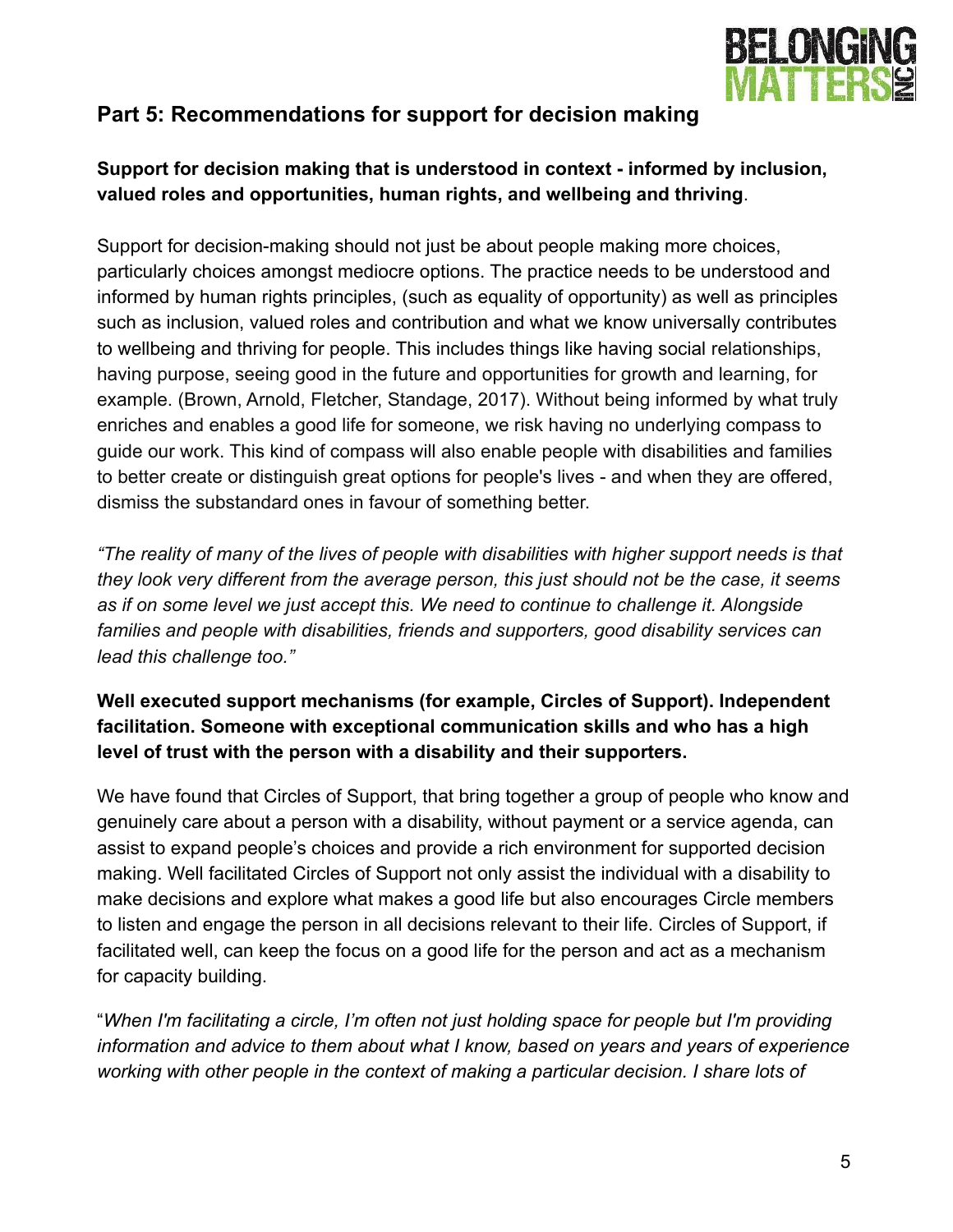

*stories with families and people with disabilities about how other people have taken that journey and how they've all come to make decisions.*

*"You need to have exceptional communication skills, to keep drawing the focus back to the person's preferences and their ideas about what they think is important in their life, while also respecting the views of others who have a stake, like family and so on…."*

## **Someone to support the person with a disability to have a voice – an advocate, mentor, or friend.**

There are many ways in which the voices of people with a disability can remain unheard or be silenced. People may be used to, or feel compelled to default to others to make decisions, may feel dominated or may not want to create disharmony or challenge others. Families or others may struggle to enact support roles without 'taking over' to make decisions for the person. Having someone to support with decision making whose role is exclusively to help the person be heard and express their preferences can be a key factor for success, and an important safeguard.

*"Sometimes it's hard to have a say, because everyone, you know, is putting in their two bobs worth or, you know, telling you what to do and to have someone who can really hold your voice is really important, that might be an advocate or a friend or a facilitator."*

#### **The importance of informal supporters and helping people to develop networks.**

Many of us have a range of people to turn to for advice and support; mentors, extended family, friends, colleagues, well known neighbours, peers etc. Because the lives of people with intellectual disability and Autism so often exist wholly or mostly in services, these informal networks are missing. A key strategy to enable better support for decision making (as well as life satisfaction!) is to support people to build informal networks and to enable them to draw on those networks for support and advice.

*"So, if everyone else's voice is in the mix too, you know, because people that know that person well might have lots of thoughts about a decision. And then the individual can make a decision based on all of that support around them.".*

*"None of us makes decisions alone."*

## **The importance of long-term relationships and knowing the person's preferences, passions and needs.**

People may experience many barriers to understanding and expressing their needs, wants, options, etc. Therefore, it is generally helpful to have people involved in support for decision-making who have had a long-term relationship with the person. However, in our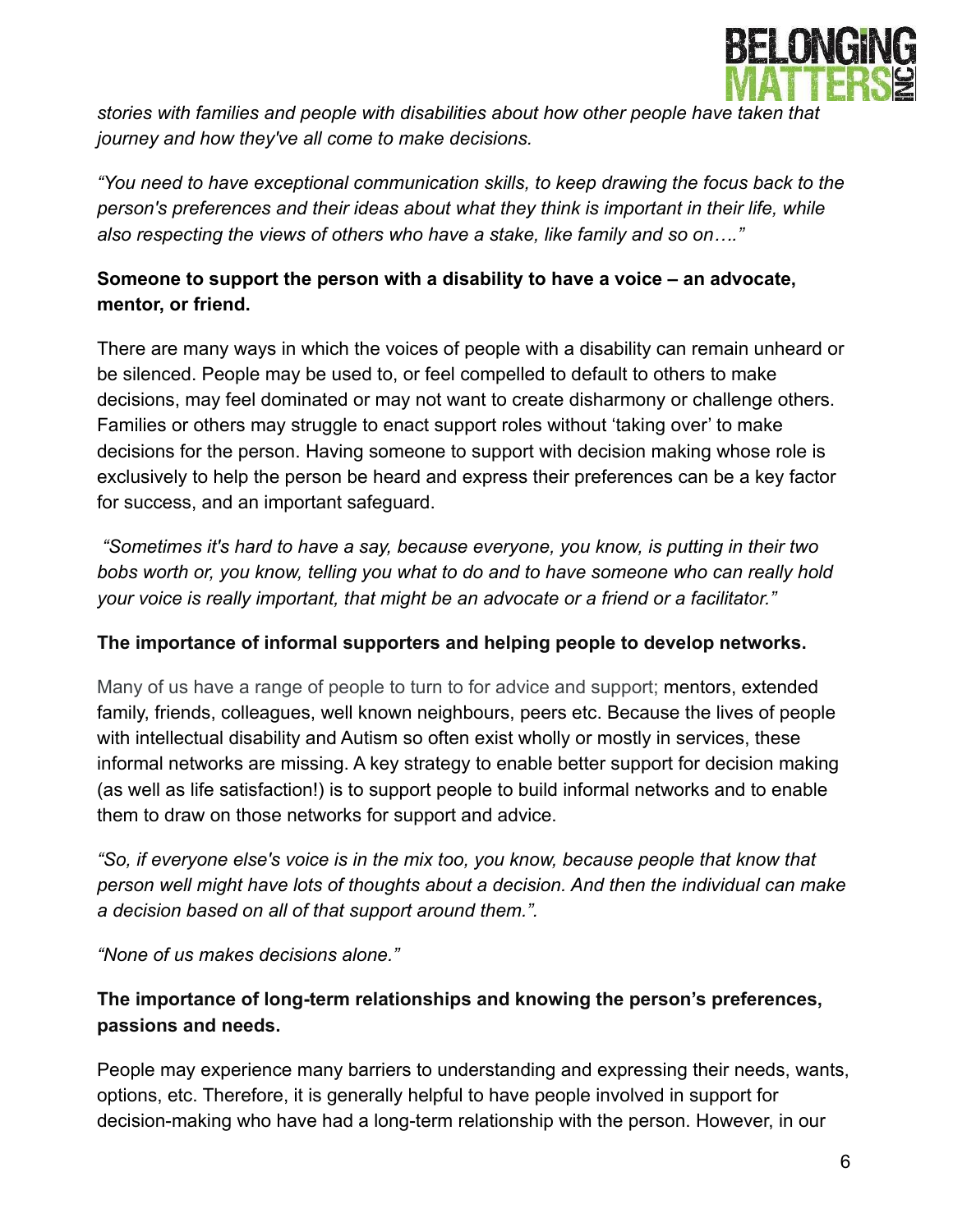

experience, this can sometimes lead to a fixed or limited sense of what is possible for the person. Facilitation, capacity building or support to maintain a sense of possibility for someone and a willingness to try new things, or consider again what has already begun to be explored before, is important.

*"Really getting to know the person, if you're going to help someone to make decisions, you really need to know that well and you need to know how they make decisions, how they communicate. (For many people it's not going to be as simple as asking them) where do you want to live? It's knowing people well how they make decisions and what would it take for them to be as fully informed about that decision as they can be?"*

"*The long-term nature of the relationship to the person has been really beneficial in helping them make decisions."*

### **More opportunities for the person to practice and reflect on decision making throughout their lifespan e.g. making smaller decisions that led to making large decisions.**

Belonging Matters supports the focus within the current Support for Decision Making strategy on enabling people with disabilities to make more decisions across more areas of their life, more often. This is a key foundation to capacity building. Currently people with a disability are denied these everyday opportunities. More opportunities throughout life for decision making will naturally build people's capacity, so that when a more significant decision has to be made, people will have some skills, experience and importantly some sense of autonomy and self-determination to draw on.

*"When given the opportunity to make a decision, that's often really hard, especially big decisions because* (people are) *not afforded the opportunity to make lots of little decisions in their life previously, there's often very limited experience to draw on."*

## **Concrete examples and experiences to broaden people's understanding of what is possible.**

Many people with disabilities, particularly in congregate settings have limited types of experiences - limited to certain places, groups of people or types of activities or routines. To support people's ability to make informed choices, they need to be able to experience different opportunities, including a wide range of places, spaces and roles in community. For some people, decision making will only be possible once things are actually experienced.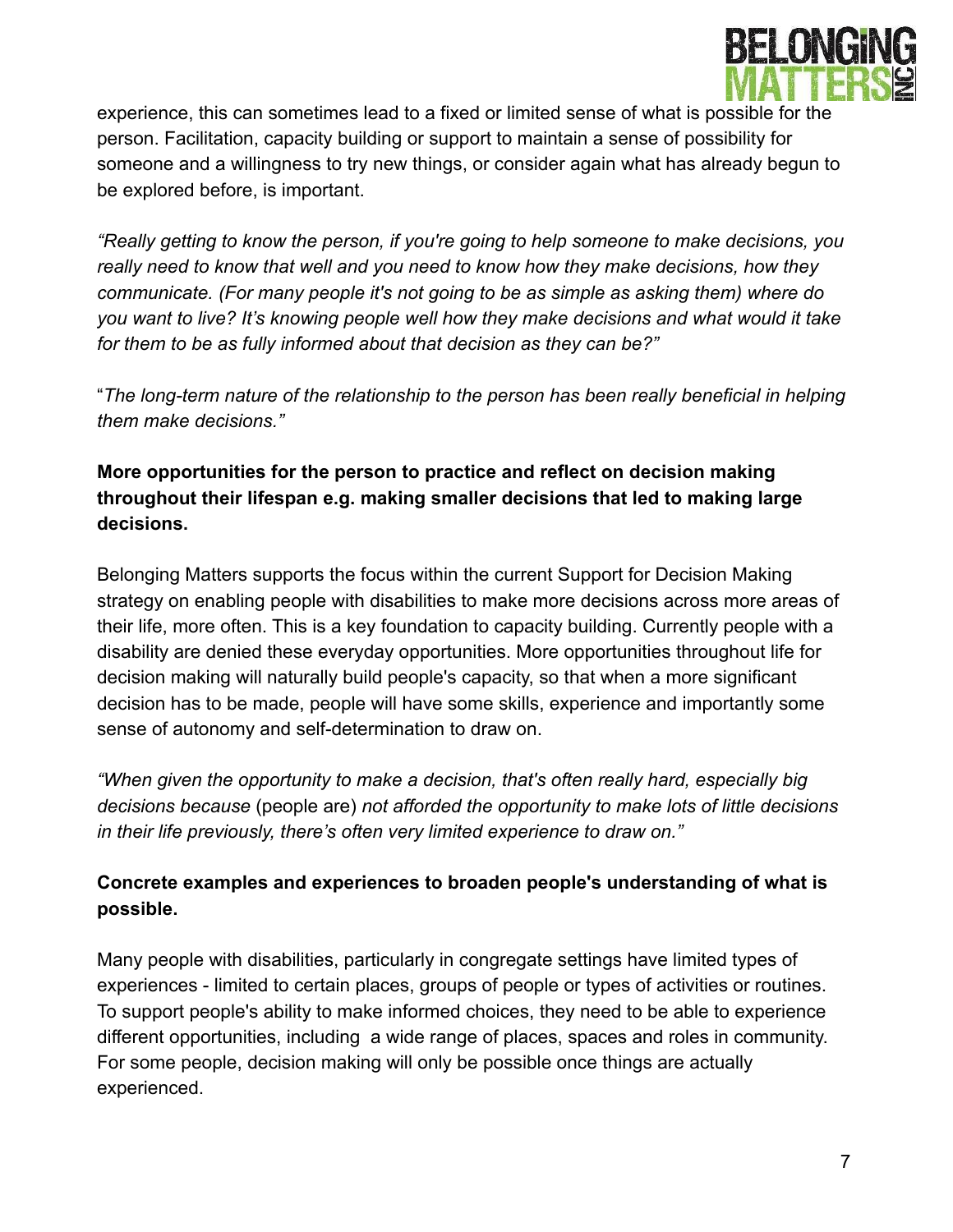

*"So part of decision making is about creating opportunities for people to trial, to test, to experience life - to get a sense of what all those possibilities are, and to do it for the people we're talking about,* (those with higher support needs) *is to do it in a concrete (manner)."*

*"It's very hard to make decisions unless you have experience. And this is a big thing that we see a big gap in a lot of people's lives, where their experience is quite limited or limited to a certain type of experience."*

#### **Support for people to enact decisions, and to pursue meaningful goals.**

People may have very clear ideas about what their goals are 'I want to move out of home' or 'I want to get a job' but are often less clear about how to make a particular goal a reality, or even to speak up about it. Unless people have support that has the wisdom and ability to uncover and harness their interests and dreams, many hours of paid support can be wasted on endless life wasting activities. Good supports will start with someone's interests, skills and passions and assist someone to think about, design, trial, test various opportunities towards the things that mean the most to them. There is a stronger focus on goal attainment under NDIS and the need for accountability by services as to what is being done to help people achieve goals, however this will not guard against 'goals' 'goal achievement' which is tokenistic.

*"We have previously worked with people who had been supported to 'volunteer' within their day service, others where they had had long-held passions for a particular activity (sometimes decades) but family had not known how to support the person to take this opportunity forward, and the service, somehow, had not seen it as part of their job."*

## **Ensuring that planning and decisions about what is possible for someone's life is not just tied to funding or short-term work.**

Planning, including helping people 'taste' life options and experiences needs to occur over time. Many people with disabilities and families who have been assisted by Belonging Matters have done so over a number of years. This period of time was needed to help in supporting people in the various stages of developing a good and rich life. In our work we include a strong focus on the value of informal supports. Often funding may be needed, but if used well it can assist people to harness existing informal networks, or build new ones.

*"Just as a dearth of supports can limit people's lives, When planning is just thought about two closely tied to funding, "we can do X only if we have funding" this also hasn't got the balance right. Money might well be part of the foundation, but it's only as good as the vision, the creativity, the skill, the enthusiasm and persistence of those involved."*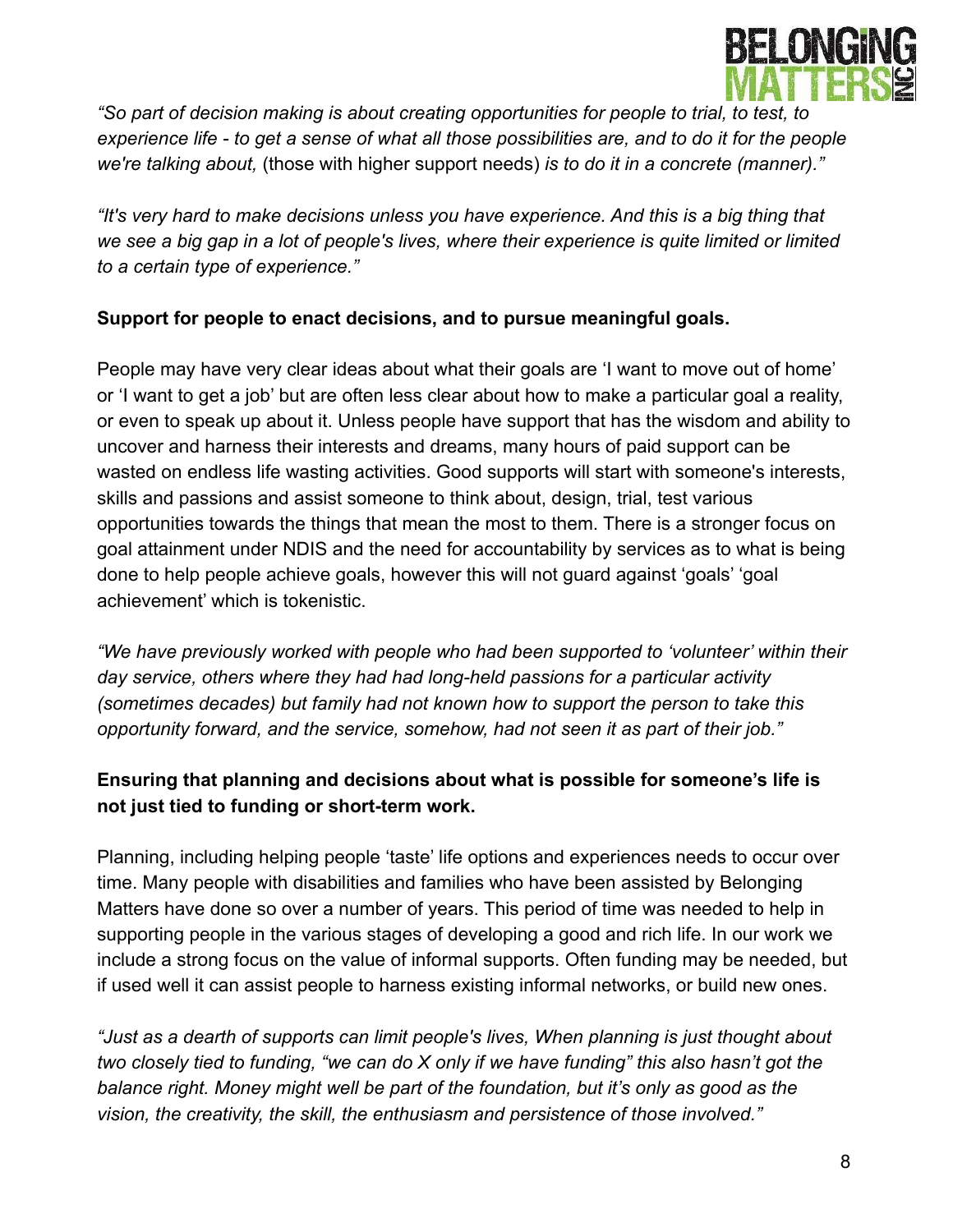

#### **Enabling risks, while compensating where needed, with appropriate supports.**

Decision making support needs to enable risks for people, but a significant part of that may be putting safeguards in place so that taking these 'risks' becomes possible, and wherever possible, empowering. We are doing a disservice to people with disabilities by assuming they can't do something because it's too risky. With the right supports in place people can be afforded a dignity of risk and learn the skills that might reduce any perceived risk.

*"We don't want people to just put in a layer of cotton wool, and another, and another, but people do (also) have vulnerabilities. And so, it's about really looking at what would the safeguards be around a person to help them take some risks. And that might be putting some support in place, or, you know, teaching people about that particular experience."*

#### **Understanding decision making capacity and tailoring decision-making supports.**

It's good that many organisations and government departments are producing Easy English information. However, it's vital that we understand how each person makes a decision and what supports a person might need to make an informed decisions. For example, simply asking a person verbally if they want to move into their own home may not be understood. The person may need to see pictures or to actually visit different styles of homes. This might not even be enough. Recently when looking at a few rentals, a man with Autism kept saying he didn't want to move into any of the places. It took someone who knew him well to realise that he didn't understand that he could bring his own furniture with him and the current tenant would remove their furniture out. Once this was understood, he became very excited.

### **Helping bring attention to often neglected life areas. For example, sexuality and relationships.**

Some areas, such as sexuality and relationships are common facets of life which are denied, dismissed or minimised for people with a disability. This may be due to cultures in services, insufficient support, the absence of positive or supportive conversations, fears or controlling behaviours of family, as well as underlying negative societal beliefs about people with a disability in relation to sexuality. A whole spectrum of relationship types, from friendships to sexual and romantic relationships are areas where people with disabilities have a right to greater control and autonomy and often where people could benefit from a range of further supports, including supports for decision-making.

*"H*ow *heavily* (people's intimate relationships are) *controlled, particularly for people in group homes, you know, just so many examples of parents being able to exert so much control too*. (Supervisors would say) *any kind of intimate relationships need to be fully*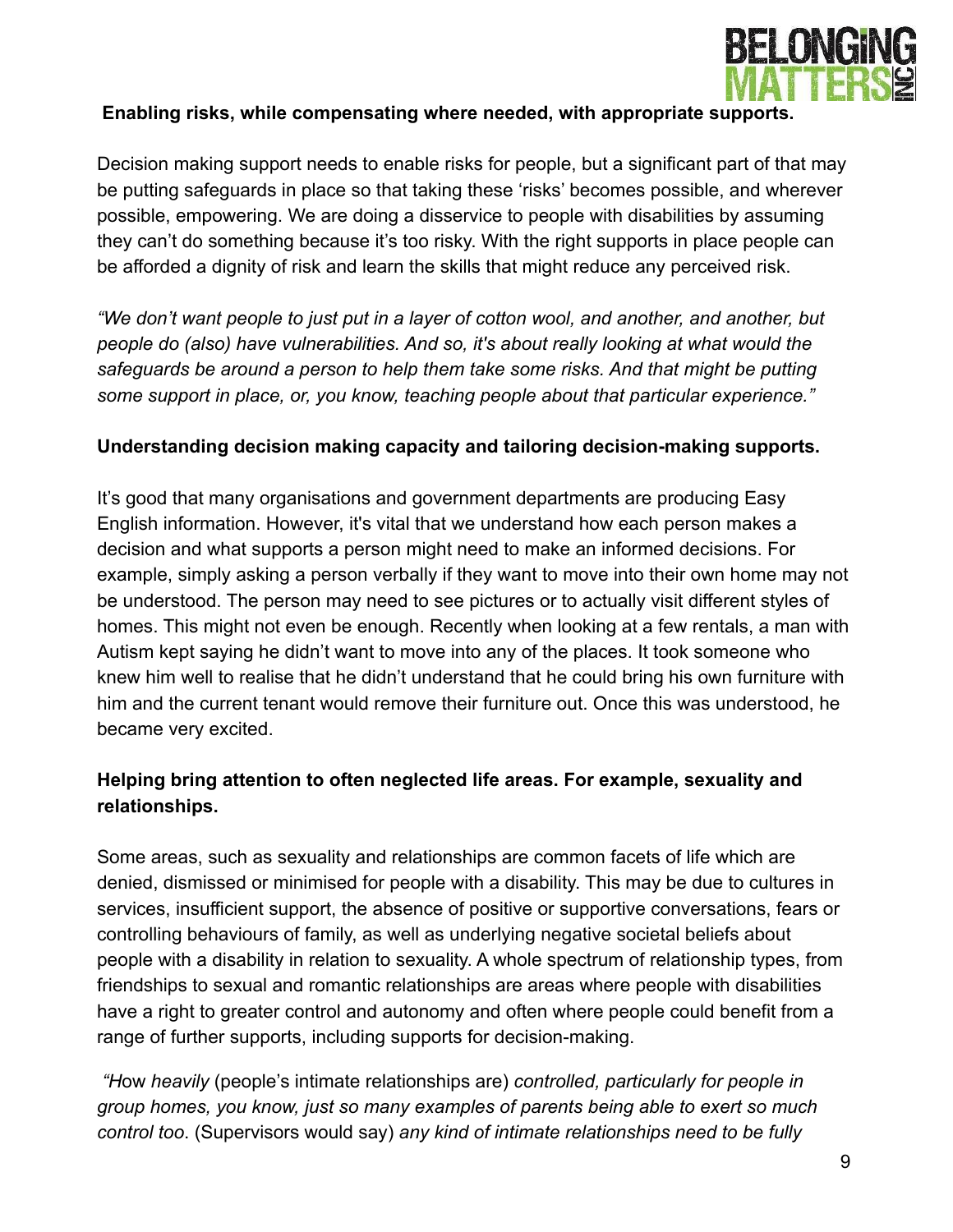

*supervised, at all times. The people can't be left alone. They could be in this relationship for 10 years and never been alone with that person. And it's just taken for granted that people are unable to understand a depth of relationship…Everything's always assumed that there's going to be poor repercussions. Of all the controls that people have in their lives, this is just such a big one.*

The expression 'support for decision making' as it is understood in the consultation paper highlights the need for a focus on not only the capacity building needs of the person with a disability, but also those around them. Below are some capacity building strategies which have supported families and those around a person with a disability, in the context of Belonging Matters' work.

#### **Support for decision making capacity building, coaching and mentoring for families and informal supporters of people with a disability.**

Capacity building is core to the work of Belonging Matters. We know, from many years of experience, that parents and supporters of people with a disability often need support to imagine what might be possible for their family member.

*"Parents are hesitant. Well, family members, like me, are hesitant because, you know, we've been told these messages about disability our whole life that are wrong. Just gently supporting and guiding them, coaching and mentorship, to sort of assist everyone, including the person themselves, to have that vision that they are a decision maker and…how they want to live their life…to hold on to that. It requires that kind of support and mentorship and coaching from maybe outside the immediate context."*

*"So it was really important for someone to come in with those ideas so that you could move out, and, and get the conversation started, and keep it going."*

#### **Reform and capacity building around the role of nominees**

Belonging Matters supports the focus of the current strategy on reforming the NDIA plan nominee process and further support and guidance around the role. One family member who was a nominee expressed concerns about the role currently.

*"I'm not a supported decision maker in that role formally. I'm a substitute decision maker, I can make my own decisions, for my brother. I try to support him to make his own decisions, but it's only because I know about this stuff because I've interacted with (*a capacity building agency like*) Belonging Matters.""I think that the current nominee system is really poorly designed to support decision making. I'm a nominee, there's probably a few siblings who are nominees And I'm shocked by how much power I have. I have a huge amount of*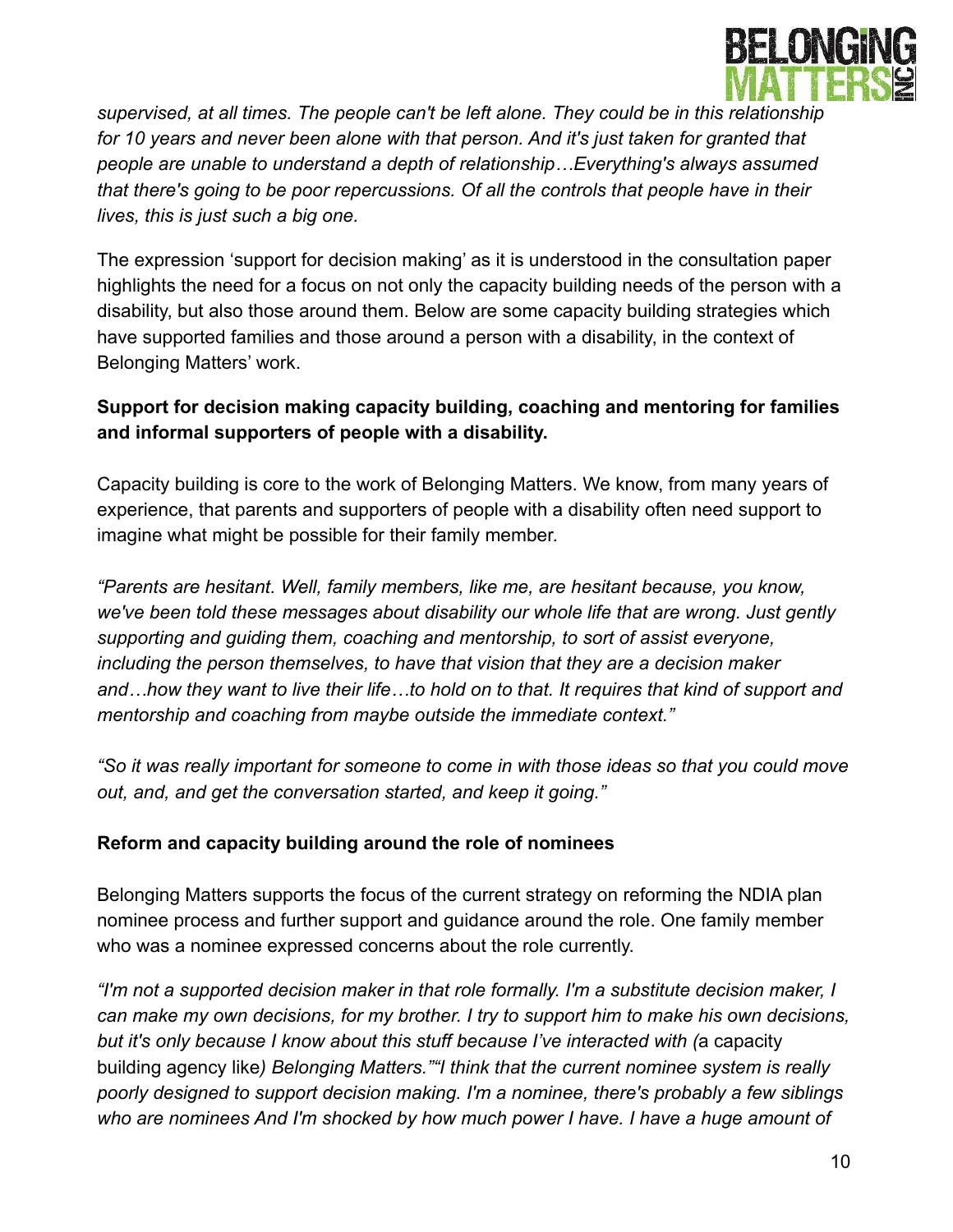

*power. I can essentially exclude my brother from the* (planning) *meeting. I can basically dictate things. I could focus solely on trying to get him day program access, even if he doesn't want that or has never had an opportunity to explore an alternative. There's a problem with the policy, it's not, it's not right, it doesn't fit with the values and principles in the legislation. there needs to be some attention to how that nominee system works."*

*"I barely remember the day that I was made a nominee, there was that little information shared with me. I just made that nominee and then I didn't receive a phone call being like, so how's your nominee role going? What kind of support do you feel like you would need? Here are some videos of how nominees have assisted their people, nothing, nothing. I'm sure some those resources might be out there, and I know that the NDIA is doing some work on trying to look at the nominee role and how they can support them, but up till this point there's been no monitoring and capacity building, and I know it's been identified as a big issue."*